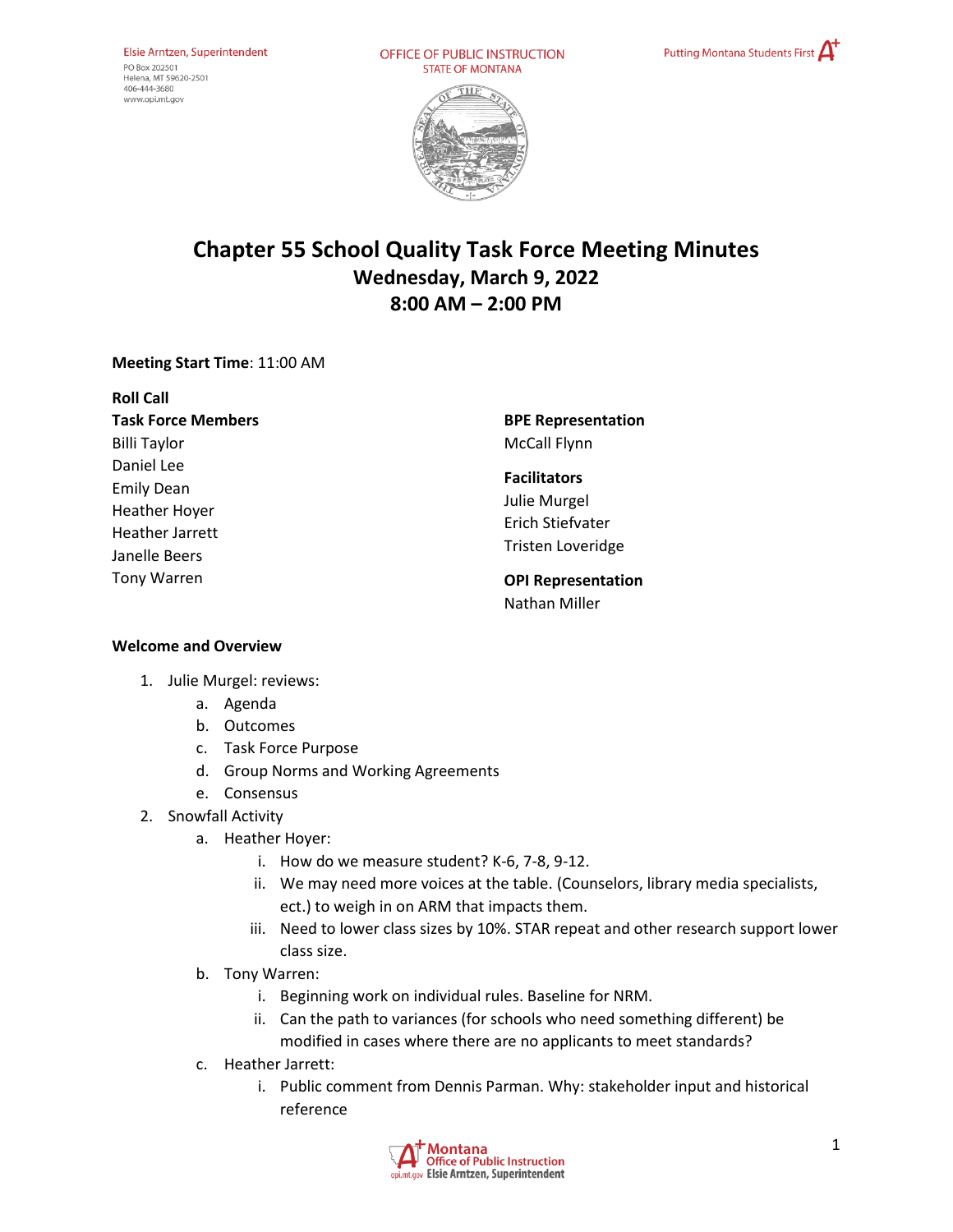- ii. Found our discussions to be very positive. We're clearly all trying to do the right thing to support schools and students.
- d. Dan Lee:
	- i. Should we think of accreditation differently? Districts vs. schools. Why: systemic change vs. school-to-school flexibility.
	- ii. Key areas of concern from this committee. Why: larger look at the process, not just rule.
	- iii. Providing districts with flexibility to demonstrate growth would be helpful.
- e. Julie Murgel:
	- i. It is not necessarily this groups responsibility to solve the teacher recruitment and retention challenge, however, it weights heavy on our mind.
	- ii. Be leery of pipelines that don't meet our standards. MT has a history of strong schools. Lowering bars could weaken them so how do we adjust to keep rigor but meet community needs?
- f. Erich Stiefvater:
	- i. Added restraint and seclusion
	- ii. Restraint and seclusion prohibition. Note who had it's experience with private programs.
- g. McCall Flynn:
	- i. Flexibility
	- ii. Establishing a good product for the NRM will be a challenge, but it needs to address today's learners and the futures positively. We shouldn't "limit" our thinking. Why the time is right but are we all brave enough to jump in.
	- iii. Need systems of support for districts, OPI personnel, ect.
	- iv. To explain Cognia in greater detail.
- h. Nathan Miller:
	- i. Address HS grad standards. Need to begin to make the curriculum more relevant.
	- ii. More data to help us make decisions! I feel like we are developing "good ideas" without need or data
	- iii. Local control is essential
- i. Emily Dean:
	- i. Dual level process. 1. Approval for .. 2. Accreditation to support continuous process. We can drive our finances.
	- ii. Accreditation to support continuous progress
	- iii. I continue to feel like this is a huge undertaking and would benefit for more rationale on why ARMs were changed in the past.
	- iv. We heard this roughly 9 months last time. Should we give this process more time?
	- v. Do we have the necessary research in areas we consider editing? If we do not, could "harm" be a result?
- j. Janelle Beers:
	- i. When we send to the rule making committee
	- ii. Baseline vs aspiration/goal..

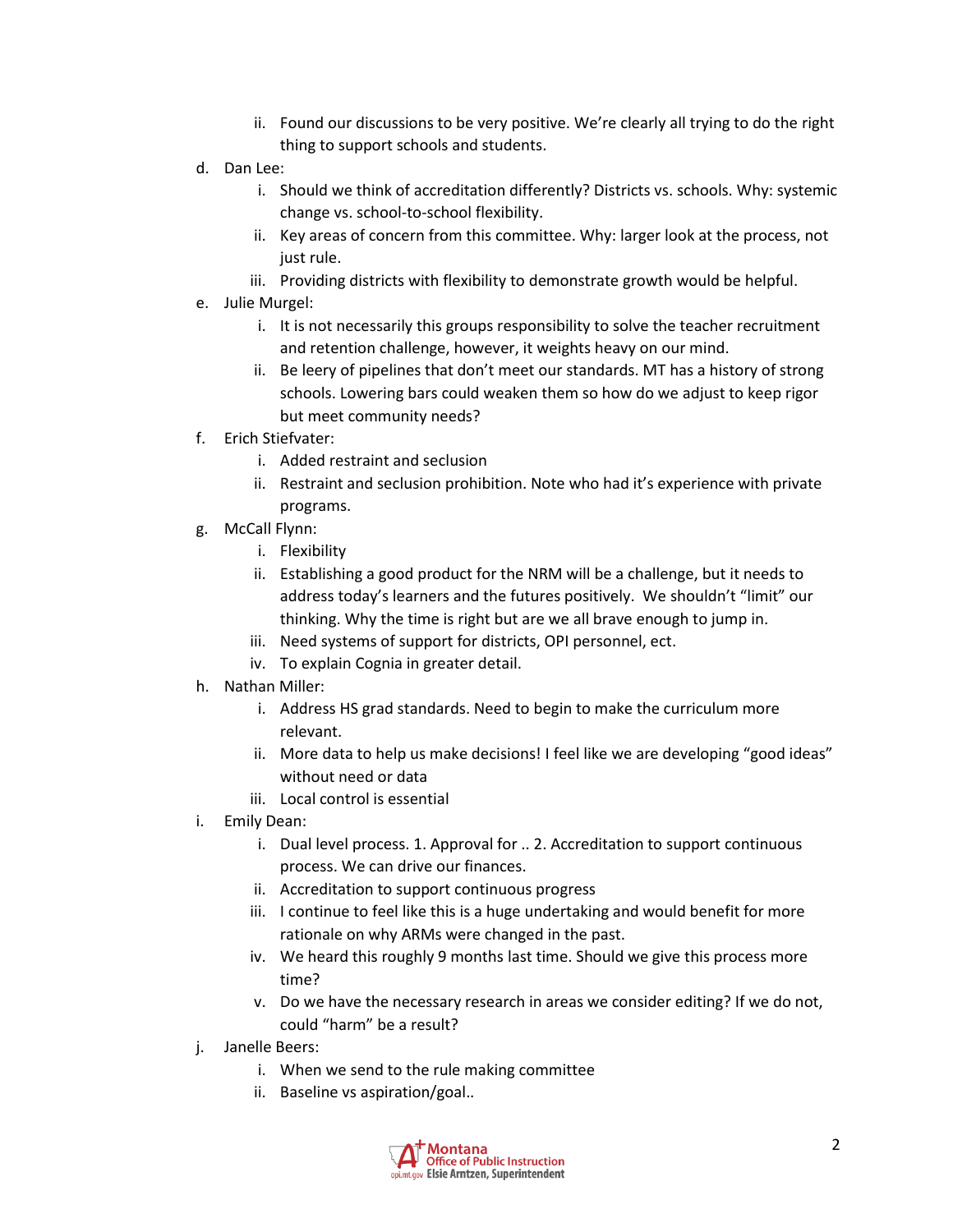- iii. Making recommendation for future schools…
- iv. Group response from
- 3. Recap of Snowfall Activity
	- a. Dan Lee: there is a fair amount of interest in continuous progress. .
	- b. Heather H: heard the desire for research-based decision making and that we have not delved deeply into what research is proposing.
	- c. Janelle: we heard about if we need more time, this is a huge task, and if we have the data we need. Its concerning that we are sending things off without the survey results. It seems disingenuous to move forward without seeing those results.
	- d. Emily Dean: First do no harm is critical here. There is probably a lot of desire that this is too important to not get right. We need to take the time to understand what decisions we're making, why we're making them, and what implications they can have. That requires well researched information and data to use and make decisions from.
	- e. Julie: There are research articles have been shared with the TF and research has been done on ARM. It is important as we work today, as we begin to look at the rationale and dig in, to look at the data we have and what the research is saying. There is plenty of research out there to be referenced.

## **Conceptual Changes**

- 1. Library Media specialist staffing ratios
	- a. Heather J: Group reviewed a document of research with 37 states that summarized the state requirements for library media specialists. They found that many states do not have any requirements for library media specialists, or the states were very similar to MT current requirements. With Nathan's help, the group looked at adjusting ARM to a different type of wording and ratio. It seemed to have a positive impact. Nathan ran numbers for three different school size systems. One word change they looked at is to change to "school system" which could give more flexibility to districts.
	- b. Nathan Miller: Looked at it at a 500 to 1 ratio that is broken out for schools that are currently in the 250 to 500 range. He shares examples of real school systems and how it would impact them. It would not only help smaller schools but would also help larger schools with library FTE.
	- c. Erich: Are we able to include the examples in the rationale.
	- d. Nathan: Yes, the information is public, but we can change the school names to school A and School B for example.
- 2. Graduation requirements specifically on High School credits
	- a. Heather H: Group discussed the importance of looking at graduation requirements in terms of mastery of Montana standards that are adopted to include competency-based diplomas. The group looked at states like Maine, Vermont, New Hampshire, Oregon, Colorado, Rhode Island, and Massachusetts. The group is leaning towards standards mastery rather than a unit mastery for graduation. Allowing for more flexibly for districts to measure student proficiency. Keeping the baseline expectation of what all students in Montana need to achieve to get a diploma.

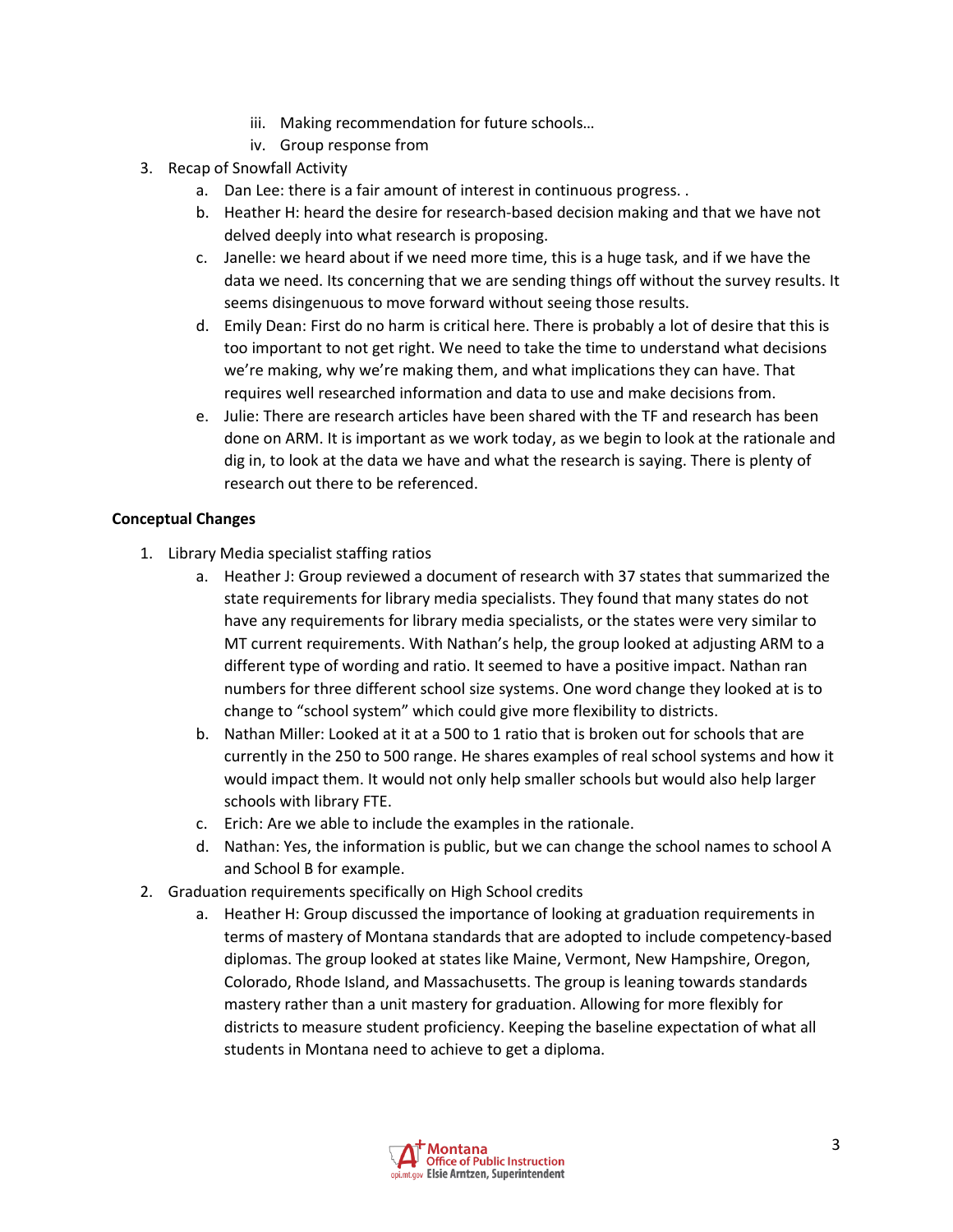- 3. Accreditation
	- a. Heather H: Group discussion turned towards if Montana's accreditation process is more of an approval and the process for accreditation. They also discussed the two-tiered approach to schools to be approved by ensuring all requirements are met for the law and the accreditation process focusing more on improvement and self-reflection that could be done by a district.
- 4. Local control
	- a. Janelle: Group began by discussing where the local control process might live. And thought perhaps 10.55.701. Discussion moved to accreditation and continuous improvement plans and how local control would tie into the ARMs we have already been looking at.
	- b. Emily Dean: Group also discussed not adding more burden to districts rather letting them build on what they are already doing. For example, districts applying for advanced opportunity aid, they are already developing a strategic plan to address how to provide opportunities for students. They discussed how we can consolidate some of the requirements so districts can make good decisions rather than them just working to check off the boxes.
- 5. Staffing Ratios for Library Media Specialists Group Feedback
	- a. Janelle: Has a question about smaller schools with 126 students or less. Has the group talked about them and how to help them in these situations?
		- i. Heather J: Can Janelle clarify? Some of the discussion the group had was to leave some of the services from MSSA. It is a great option for those schools in particular.
		- ii. Janelle: MSSA should be an option. Her concern is that when people jump in and out of the number year to year and become noncompliant but don't have the resources to hire a librarian. Is there some way to make it an average over three years so the district can plan ahead? The district doesn't know the variant they will have so they become out of compliance.
	- b. Nathan: When looking at the number of below 126 students for consortium. Is there a number you see schools effectively using to be capped at or a range that would work well for those schools?
		- i. Janelle: doesn't think there is a number specifically because it will affect some schools no matter what. Most schools range from 5 to 126 students. The top end of the range will always struggle to know to predict. She would be curious to see where 126 came from.
	- c. McCall: Yesterday in public comment there was comment made that there is a robust advocacy group that would be worth reaching out for input.
	- d. Janelle: Has heard loud and clear not to take away the library media specialist requirement.
	- e. Tony: Could you see MSSA successfully accommodating smaller B schools when they get into a staffing crunch in finding Library Media Specialists?
		- i. Janelle: would possibly they would need to hire more based on where the school is at in FTE. They offer training onsite and Professional development with schools now.

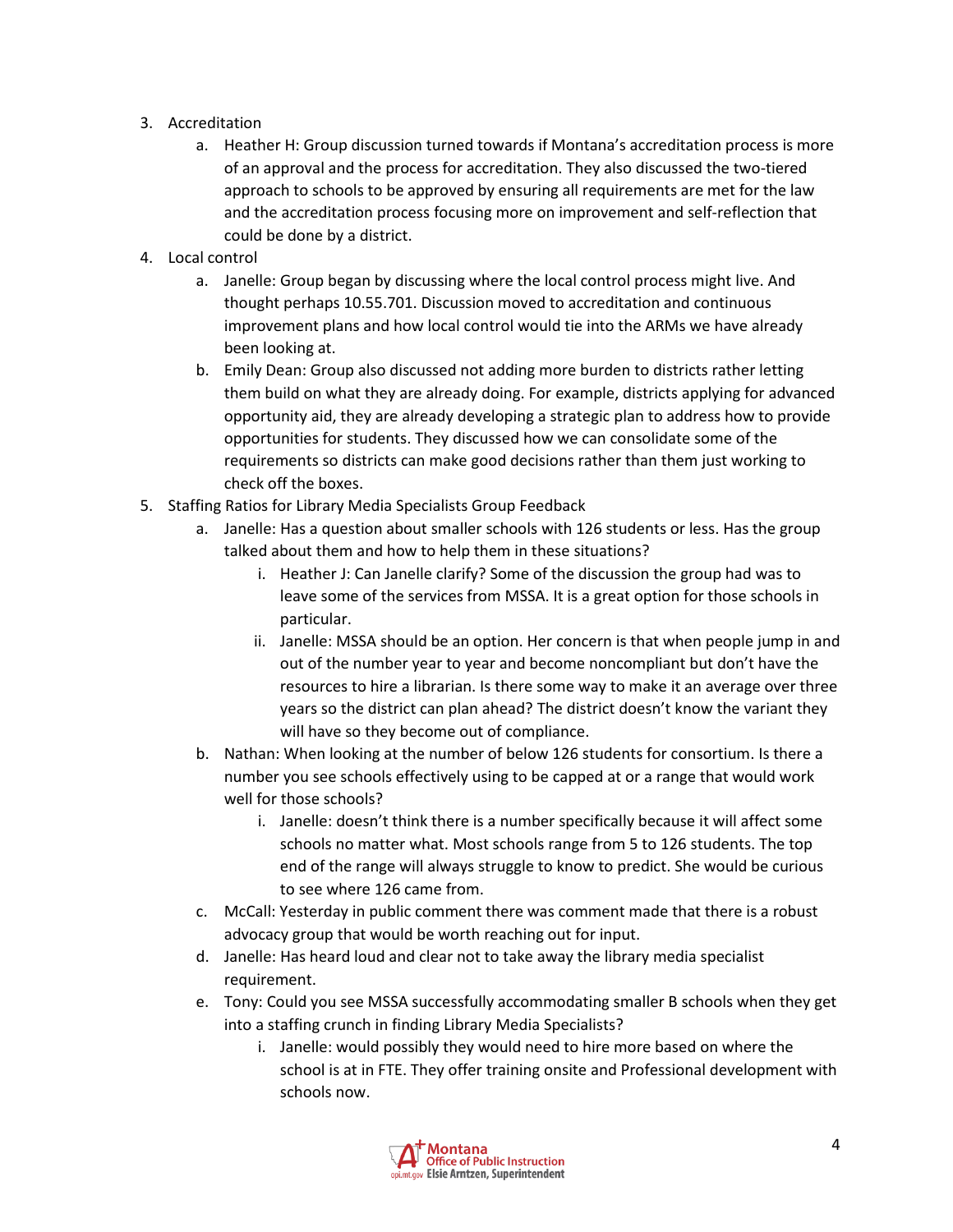- f. Erich: Heather had mentioned research. That data is hyperlinked in the document.
- 6. Graduation Requirements
	- a. Dan: We're talking about substantial changes to High School curriculum. Maybe we don't have comments because people are still processing it.
	- b. Janelle: Are there models out there from states that currently use a proficiency or competency model? When we're reinventing the language is there somewhere we can look/borrow language.
		- i. Julie: there are 6 states that have a competency-based requirements. Three that have partial competency requirements (Rhode Island, Colorado, and Oregon) and three that have only competency requirements (Maine, Vermont, and New Hampshire)
		- ii. Janelle: Coming from Oregon she knows there is a partial model there. It was very controversial with boards and the community in the transition. It is a big area that she is sure will come with many questions.
		- iii. Dan: By doing this it would kick off those discussions. This would act as an accelerant to the conversation.
	- c. Heather J: ARM states a number of seat minutes. Would this be removed? Or was there discussion around seat time?
		- i. Heather H: if it moves to proficiency or competency-based requirements, the seat time is removed, and it is based on acquisition of mastery of standards.
	- d. Heather J: would there be a crosswalk with each of the delivery standards. How would that function when we're talking about this transition?
		- i. Heather H: yes, there would need to be a crosswalk. This is a huge topic and a big shift. It increases flexibly and additional local control with graduation standards.
		- ii. Heather J: For our work, it would be our job to redline and include each of those in the discussion?
		- iii. Julie: yes, this group would need to look at ARMs this would impact as well as program requirements. We would also look at what other chapters this would impact.
		- iv. Dan: There is a parallel conversation with Ch57 with alternative routes to licensure. They're teaching our students so by having a competency-based model there is a prescriptive standard for topics to be covered and students have to master it. So regardless of the licensure requirements, at least Montana students are getting the mastery they need to be successful.
		- v. Heather J: As part of this conversation, should we be able to have EPP representation at the table? This is not how a lot of teacher prep programs are functioning currently. This is a huge philosophical shift for EPPs.
		- vi. Dan: yes, this is a statewide lift. There are a lot of areas in our state would need to come together to get this right.
		- vii. Heather H: Dropped in a link to Maine and how they word their years or equivalency standards.
	- e. Dan: We think because we have credits right now that all of our students have the same experience in High School, but we know that is not true. Schools develop courses to

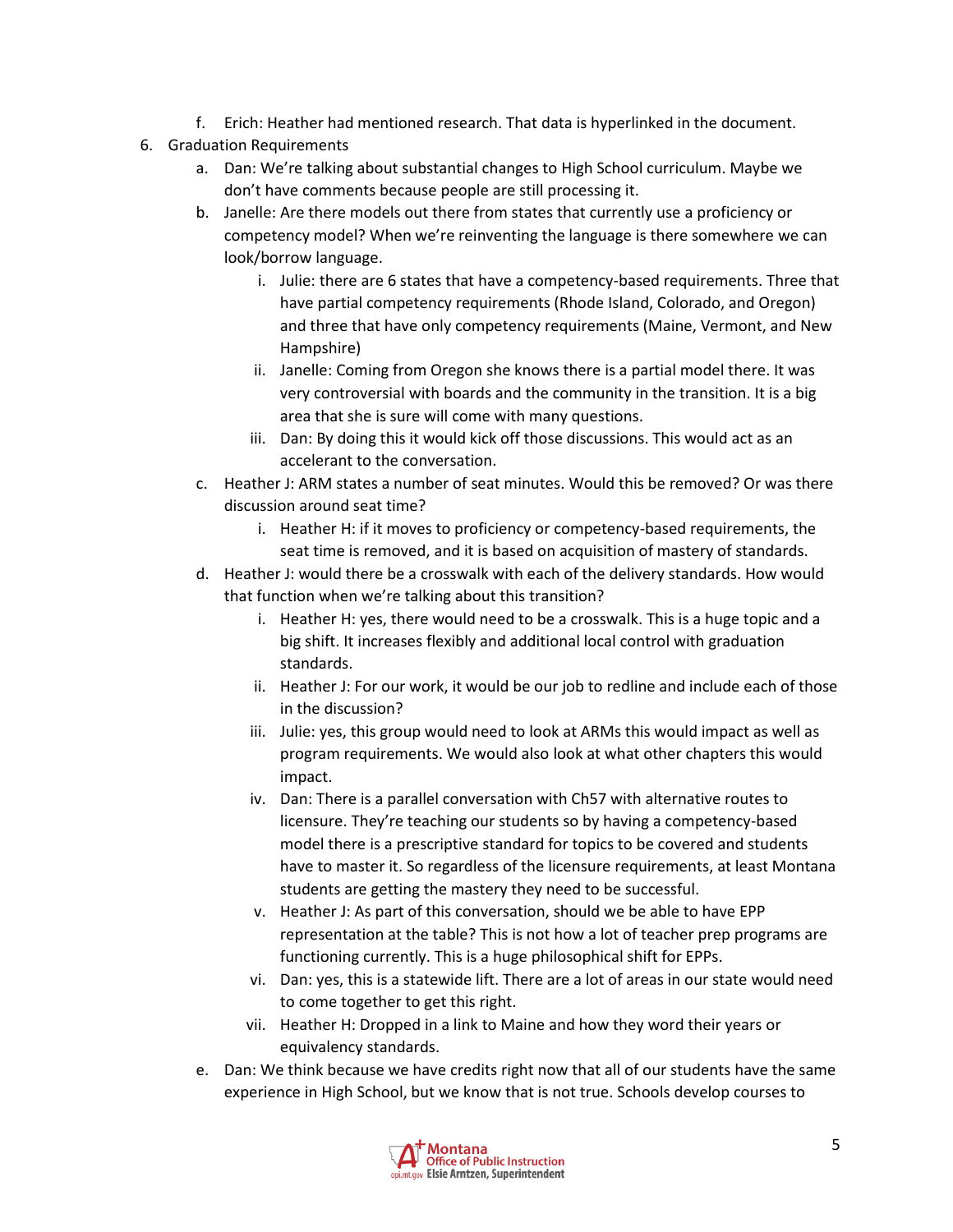meet requirements and requirements are not the same district to district. We comfort ourselves with the simplicity of our system, but the system is not very consistent.

- f. Janelle: Have you thought about how this would impact our middle schools or elementary? In Oregon, when a new system was dropped into only the secondary level it was not always successful because it is better to start younger. Should we look at this in elementary and middle even though they don't use credit it is a different way to look at things.
	- i. Dan: what would happen is vertical planning. We know where our students have to be at the end of the pipeline, so we have to do backwards planning so they are ready when it comes to that point. So it would impact the middle and elementary schools.
- 7. Accreditation Process
	- a. Heather J: When looking at a difference for approval and accreditation for schools, would it create some sort of disparity or a competitive system? She appreciates that schools don't have an additional cost burden right now. Many schools use every dime they receive and if they have another expense, it could create disparity. Would like to be mindful of this going forward.
	- b. Janelle wonders if this in addition to something or is replacing something. One more layer isn't something our schools need.
	- c. Billi: A definition of what approval would be vs accreditation would be important to know.
	- d. Julie: In the article K-12 Accreditations Next Move, there is some data that currently in most states' accreditation stands separate from accountability. About 20 states require all schools to be accredited vs 30 that do not. TF can reference this if they're looking for more info about what it means of not all schools are accredited.
- 8. Local Control
	- a. Billi: Their group really talked about the consideration to emphasize local control. Extended time allows for district to monitor, show progress, and to have more consideration for decisions rather than an annual check box. It would require and receive more investment with a more effective return. Using things that are already being used but not as an annual checkmark like the continuous school improvement plans.
	- b. Emily: To ensure we're making informed decisions. Emily will look into the states that have similar levels of local control authority and what those accreditation processes look like.

## **Initiate Thinking**

- 1. Library Media Specialist
	- a. Nathan Miller: Explains that his group looked at the ratios and if they should be applied to a school or a system. He walks the NRM through the groups suggested red line changes to 10.55.701.
	- b. Heather Hoyer: Thinks from a large school standpoint, it would increase their FTE if it was changed to a 500 to 1 ratio. Her schools are in the 1000 to 2000 students. It would bump them from 2 to 3 FTE and 2.5 to 4 FTE.

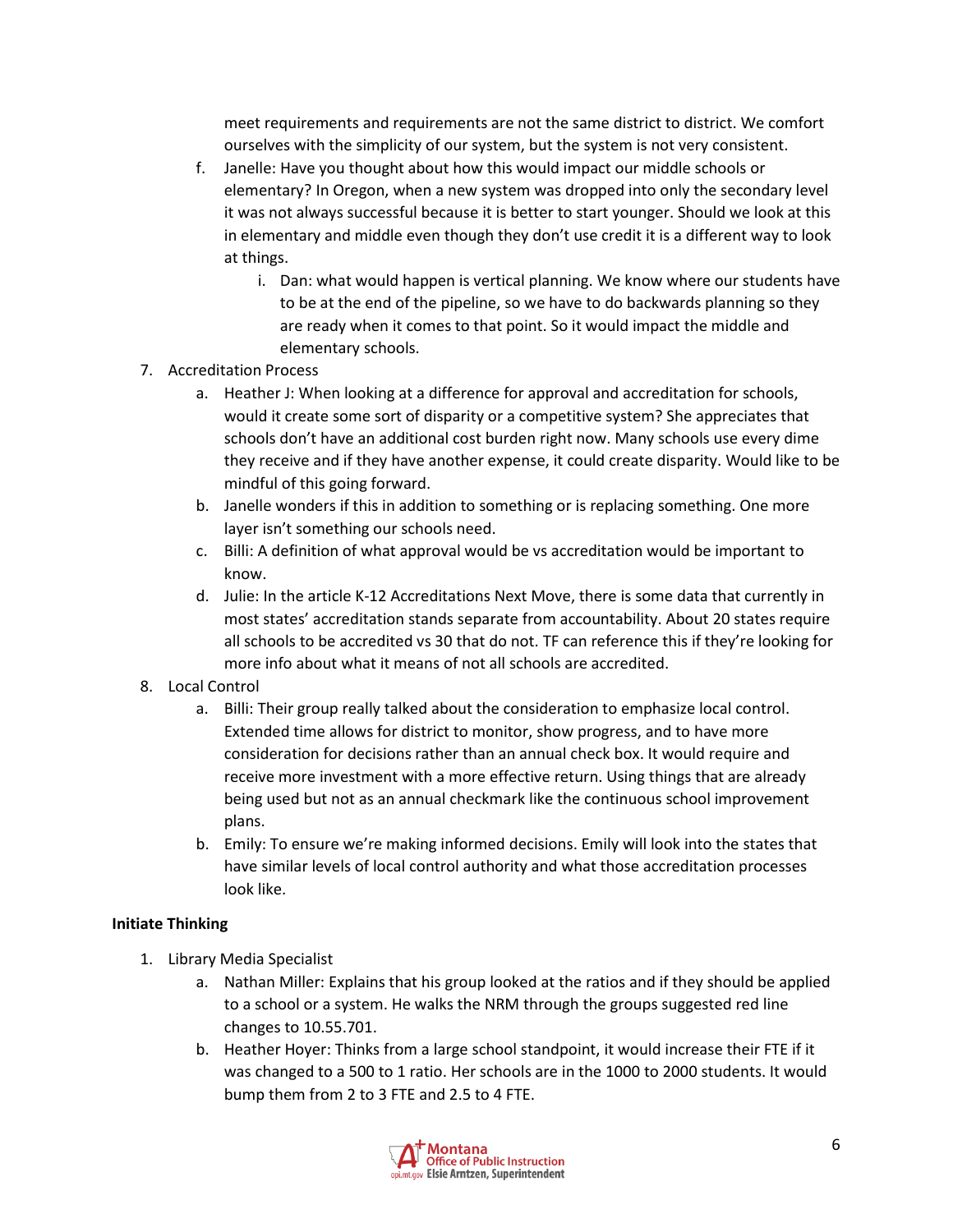- i. Nathan: He can look at Great falls specifically, but when looking at Billings at the system level the suggested change resulted in less required librarians.
- ii. Heather: so, some elementary schools could lose librarians.
- iii. Nathan: yes, and then you can work to decide how to allocate the librarians.
- iv. Heather: would like to clarify that it is for the district not per school
- v. Nathan: yes, it is system wide not per school. The thought process behind is that districts could combine to be a K-12.
- vi. Janelle: would like clarification between system and district especially looking at small schools.
- vii. Nathan: Smaller school systems would be one or two districts and one system.
- 2. Emily: this conversation exemplifies why this process needs more time. To take the time to look at how changes would impact all schools not just one school and to see what other considerations we are missing. We need the time to fully vet the recommendations we're putting forward. If we're not fully vetting the recommendations, she is unsure what the point of the TF is.
	- a. Tony: asks if we need to come together before April  $14<sup>th</sup>$  and  $15<sup>th</sup>$  to continue to hash things out?
	- b. Emily: yes. She is not opposed to these conceptual ideas. Having time to look at the impact of these ideas on districts. It may also help prompt other solutions after the group has more information.
- 3. Julie: Explains that traditionally it is just the NRM meeting. She asks the TF what, if anything, the group would like to send forward.
	- a. Emily: what is the agenda set to look at?
	- b. Julie: She is not facilitating it NRM. They will talk about any of the proposals that are brought forward.
	- c. Emily: This is the difficulty to have them run concurrently. It would make more sense for the TF to fully vet what their recommendations are before sending them to the Superintendent. She assumes the Superintendent wouldn't be able to review the changes within a day either.
	- d. Dan Lee: wants to understand the process better. We get through the red line and then the NRM looks at it and holds public hearing on it. He wonders if in that process, there is ample opportunity for other parties to weigh in on changes. The TF is not the end of the line. In his group, he feels they have set the table to begin talking about competencybased diplomas. But they don't have all of the answers because they only had an hour and can only do so much in that time. Somewhere along the line someone has to flesh it out more. He sees the TF role as setting the table then the NRM picks up the ball.
	- e. Emily: respects that Dan's comment. If we're a TF that is asked to provide a recommendation, she wants to ensure that she is providing a recommendation she is comfortable voting on. She does not feel confident voting on what we have. The conceptual ideas we have being discussing is a great starting point, but the TF is being asked to provide recommendations to the Superintendent. A not fully fleshed out, recommendation is not doing ARM justice.
	- f. Janelle: is there a chance for us to meet again before the NRM meets?

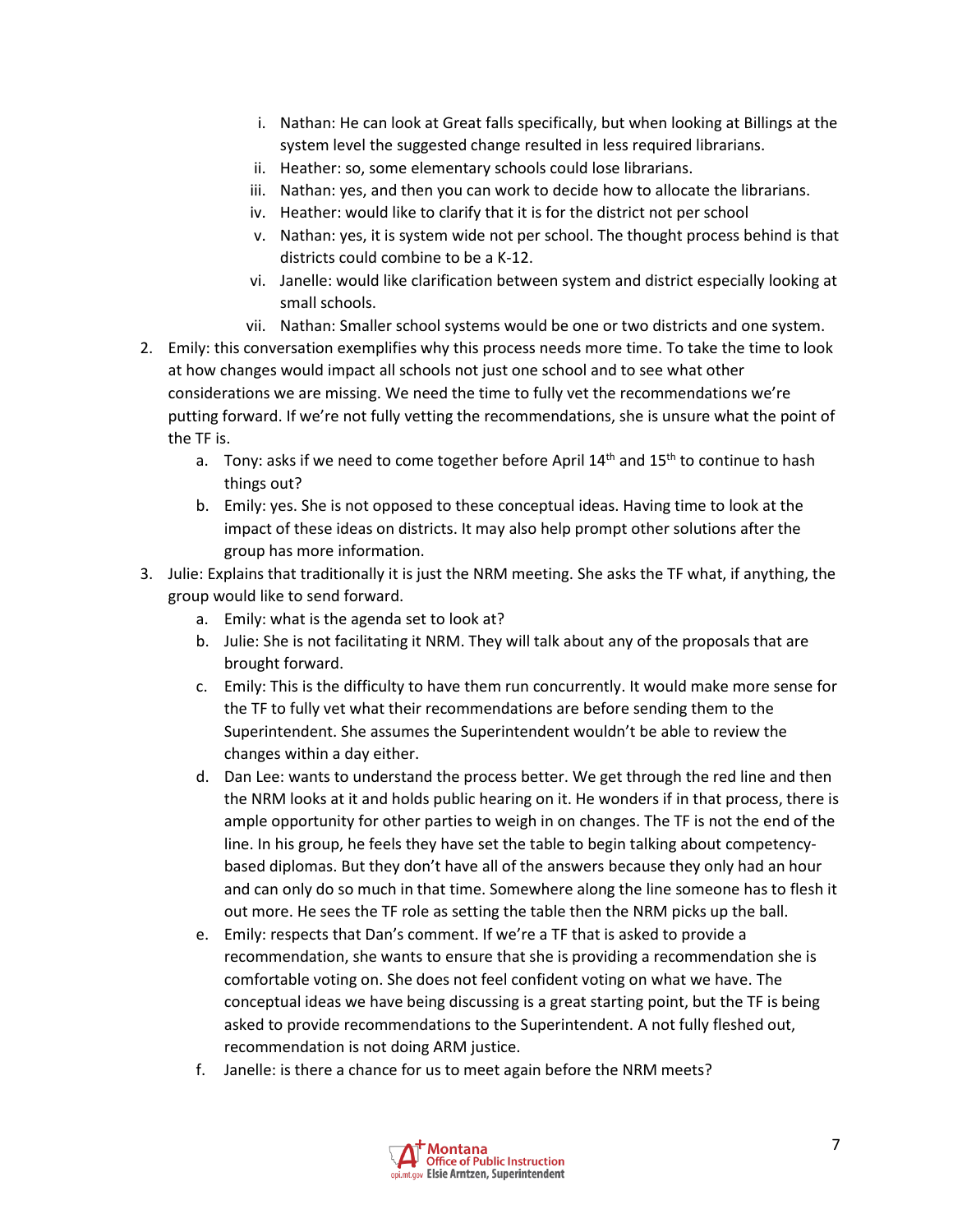- g. Daniel: Is interested in what Emily is saying. Not only is she saying that we need more time but that we need to talk to constituencies about it as well?
- h. Emily: She would feel more comfortable because while we might have Great Falls here, we are missing areas. An opportunity to get feedback because her lens is not the full spectrum. These are significant decisions that impact kids across the state. These decisions take generally 9-12 months because of how important it is.
- i. Heather H: should we be forwarding red line recommendations or should we just send the conceptual ideas and notes. When we talk about setting the table, would we be better to provide them the reasonings vs redlines or both? She is not sure how that committee functions.
- j. Julie: Normally the process includes the NRM alone, not the TF. The TF is an extra layer this time. There were a few months of an internal group doing work, but because it wasn't enough, we have this group doing work. We are under timeline, the NRM must be done by July because so they can get an economic impact done before September. That group is set on its timeline to be complete by July. We have to decide if we have something to take forward to them or do we send nothing. It is up for the TF to decide. Would the TF like to send forward the conceptual ideas?
- k. Dan: Can we offer conceptual changes. We're not altering rule at this point. Does think that we should be respectful and ensure we are doing everything would be very hard, but if we pick a few consequential items we could get that done. He hesitates in reaching out because it could cause discontent. He is comfortable advancing what we have.
- l. Tony: could a potential compromise be to bring some conceptual ideas to the Superintendent but say that the TF needs to discuss with additional resources in the meantime?
- m. Julie: is there anything the group would like to bring forward?
- n. Emily: sending our notes to the NRM would be fine. Having a couple of weeks to gather information that needs to be found would be helpful. Giving the NRM the notes to start on would be fine.
- o. Heather H: there is validity in sending the notes to both the NRM and the Superintendent. What she would like them to do is look into the ideas deeper, give clarity, and give ideas for the TF. The TF may be a bit of a workhorse for the NRM as needed.
- 4. Dan Lee: Makes a motion to move the notes from the working copy of the conceptual memorandum move forward to the NRM and Superintendent.
	- a. Heather H: Seconds the motion
- 5. Vote on the motion to move the notes from the working copy of the conceptual memorandum move forward to the NRM and Superintendent.
	- a. Billi Taylor yes
	- b. Daniel Lee Yes
	- c. Emily Dean Yes
	- d. Heather Hoyer yes
		- i. Vote passes unanimously
- e. Heather Jarrett yes
- f. Janelle Beers yes
- g. Tony Warren yes